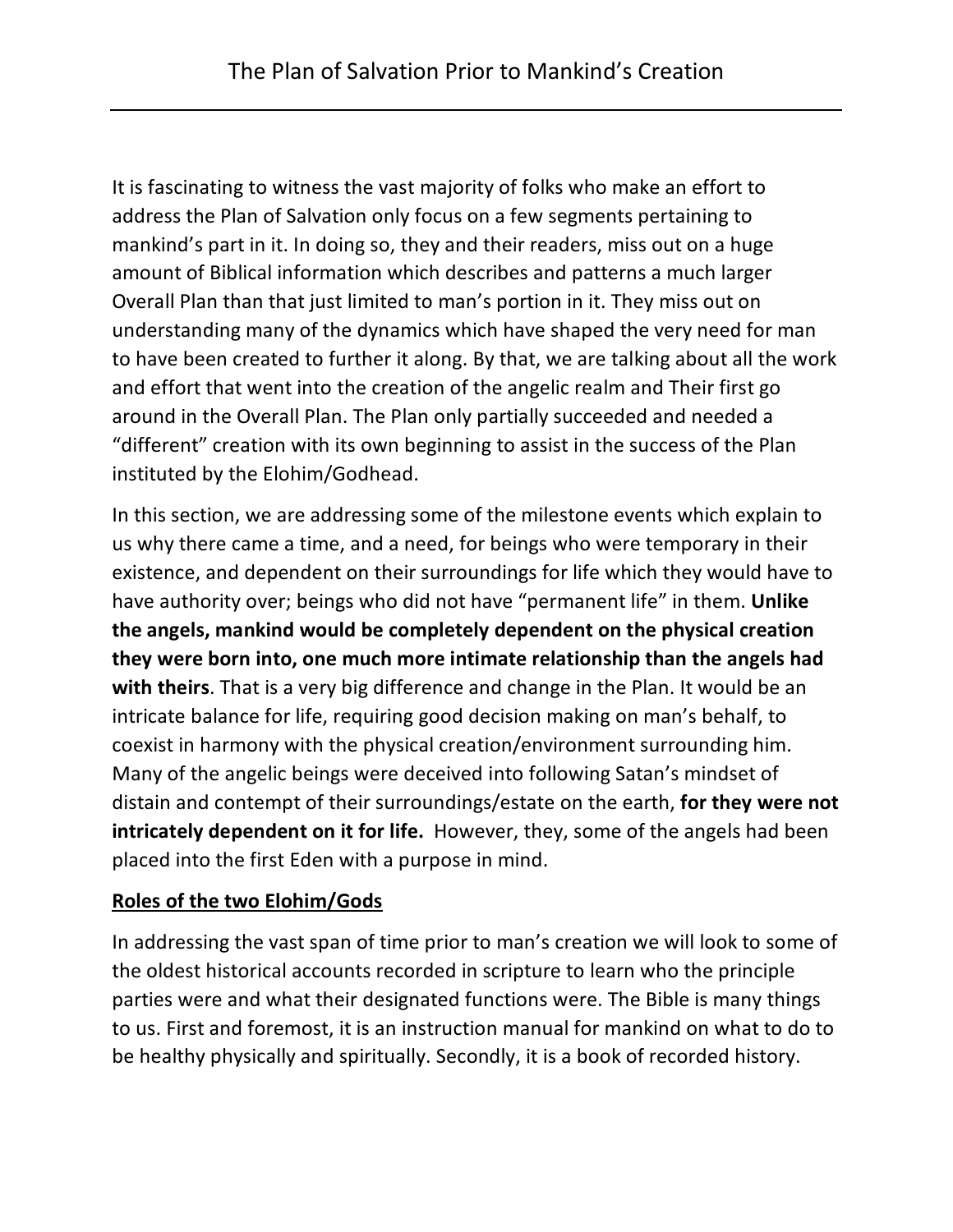Everything we need for salvation is found in it and much, much more. Let's start in:

**John 1:1-3** *In the beginning was The Word, and The Word was with God* (Elohim/Father) *and The Word was* God (one of the Elohim/Godhead)*. He was in the beginning with God* (Elohim/Father)*. All things were made through Him (*The Word*) and without Him nothing was made that was made.*

This is a time being recorded here which is so ancient we can't begin to comprehend its span through what we call time. Here we have two Eternal Beings existing with each other in a state of Oneness, complete harmony and cohesion of goals and cares. During some point in Their existence, these Elohim/Gods decided They wanted to share Their existence with others whom They could create in Their image and likeness, who could develop many of the same attributes as Themselves, so they would be able to enter into the same Oneness with them that They shared between Themselves. They agreed this was the path to take and decided what would need to transpire to bring it about. Not needing both of Them to conduct the actual work, They decided it would be The Word who would carry it all out. Please understand there is no vanity between these two Eternal Beings, just a deep abiding love for each other in thought, actions, etc. They hoped to develop this very same type of existence with those whom They would create.

So, the work of this first creation and the Plan, which in time needed the aspect of Salvation added to it, began with The Word creating the Angelic realm or Kingdom.

**Hebrews 11:3** *By faith we understand that the ages* (all of them) *were formed by The Word of God* (Elohim) *so that the things which are seen were not made of things which were visible.*

This entire statement here, as it is able to be understood by mankind, is completely dependent on faith to believe it. We are not asked or instructed to understand it, just believe it, just like Abraham did. Faith is the most vital component in coming to grips with a time period so distant, when two Eternal Beings started Their creation Plan. Our ability to reason such things and prove them through our sciences and meager intellect at this time is impossible. Thus,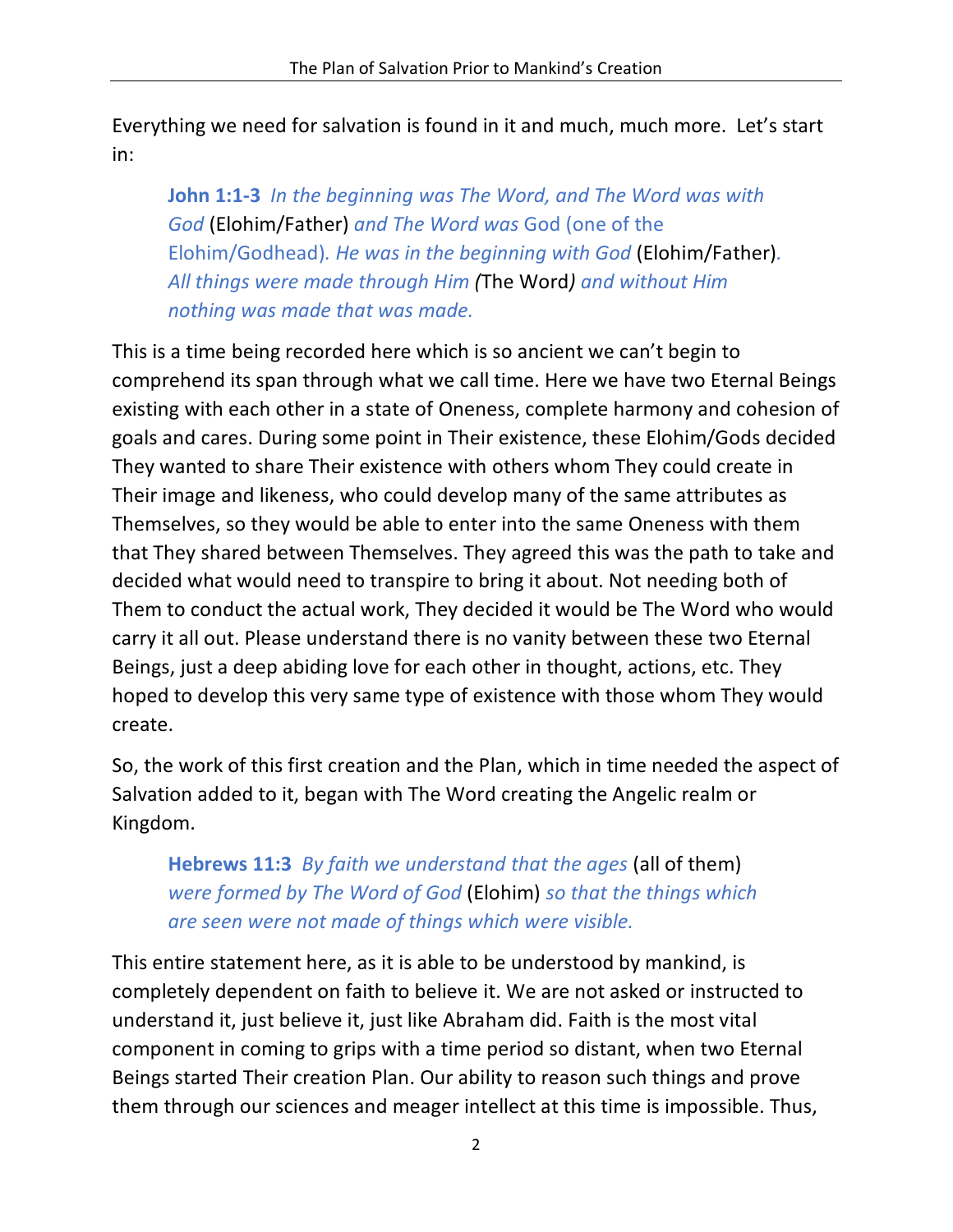the immediate vain babblings of denial by the intellectual scientific community of man. Mankind struggles with trying to come up with a more viable "physical" reason for our existence under the tutelage of Satan, of course. As such, they reject the knowledge of such things encoded and written out in the scriptures contained in the Bible.

In the beginning, there were only the two God Beings. Then the Bible speaks of an angelic creation followed by the creation of physical man. There was a physical creation during the time prior to man's actual creation. We will see this spelled out clearly in scripture and it is important to the overall knowledge and understanding of the dynamics of the Plan derived by it. These two Beings at times refer to Themselves as the "US" in Their decision making, even though just one of Them carries out the actual hands on work. **Genesis 1:26, 3:22, 11:7; John 17:21.** 

They both have individual functions to carry out in Their existence and in the Plan itself. As well, They have **collective** functions which They undertake in the spirit of Oneness. **Nothing is done without Them both being in agreement and then one of Them carries it out.** That is why we see only The Word being acknowledged as the one who carried out all the collective agreements, which They had made decisions on, as to creation, prior to Him divesting Himself of all His glory to become a flesh and blood man. They were both Creators in that respect. That is also why They call Themselves the Elohim in Hebrew, which is plural, giving credence to both of Them, even though only one is the active member doing the work. This baffles many learned folks today. Christianity and Judaism are befuddled by it. Satan once again has done his job of deception quite well.

There is no jealousy, envy, or desire by either of Them to have dominion, one over the other. With that said, let's spend some time on defining who had what functions at various times in the Plan, which also confuses many today.

**John 1:14** tells us the Being called The Word became flesh and blood through the glory of the other member of the Elohim/Godhead who we know under our Covenant terms and conditions as Father.

**John 1:14** *And The Word became flesh and dwelt among us, and we beheld His glory, the glory of the only begotten of the Father, full of favor, acceptance, and truth.*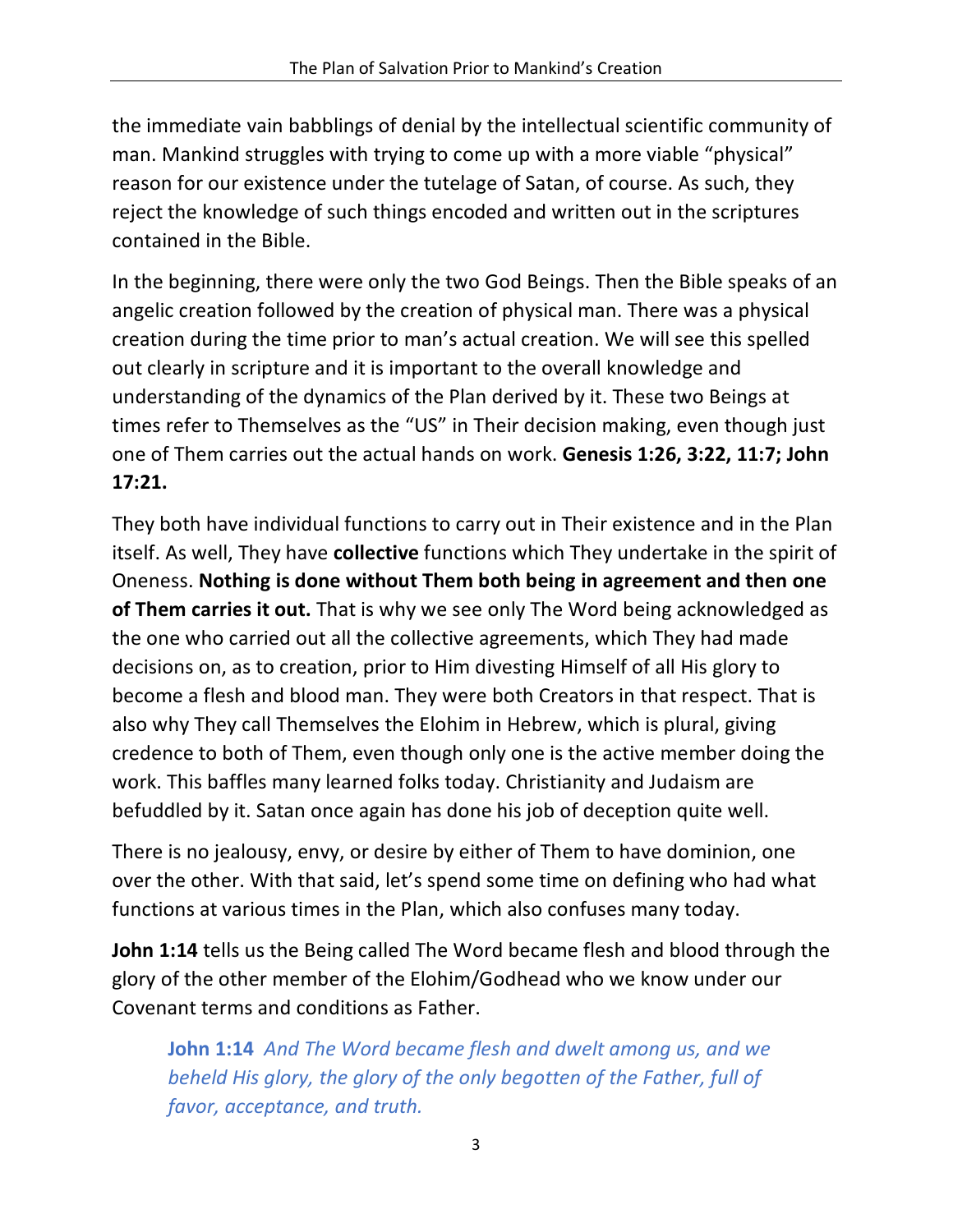In this amazing passage and context of the Gospel of John, (which is correcting a lot of error which had entered into the congregations of the Church) we are being instructed about an epic event in the Plan, which had become a Plan of Salvation at this time out of necessity. Please understand, it did not start out that way, for sin was not present at the onset of the angelic creation, thus no salvation was needed. Up until this point in the Plan, The Word had done all the creating. That had now changed because He had divested Himself of all His divine glory and willingly yielded Himself to His eternal companion to further the Salvation part of the Plan along. It was at this time that They entered into a Father and Son relationship to better depict what would be needed to be done, as to humility, and the shedding of blood. Thus, Father was now taking over all the responsibilities and functions of creation. This is very, very important to comprehend and acknowledge to the overall understanding of the entirety of the Plan. This is when the Being we know as The Word became a physical being and was named Jesus (Latin) and later known as Christ (Greek). Of course, through our studies we know Him by many other names as well. However, John introduces Him to us initially as The Word and reinforces that in the Book of Revelation.

## **Revelation 19:13** *He, clothed with a robe dipped in blood and His name was called; The Word of God.*

**Getting the roles between the two Elohim/Gods straight is very important to getting the timeline correct and who is who in its entirety**. At this very time Satan is intensifying his efforts to deceive many on this very important understanding. The results are blasphemous doctrines to lead brethren astray. This knowledge is the absolute key to understanding the Plan in sincerity and truth and our personal part in it.

Before we address many of the facts, patterns, and history surrounding the Angelic Realm, let's continue in scripture to get a deeper understanding about the Being we know as The Word/Jesus. What exactly happened that enabled an eternal Being, part of the Elohim/Godhead, to be able to become a flesh and blood man?

**Philippians 2:5-7** *Let this mind be in you which was also in Christ Jesus, who subsisting in the nature of God* (Elohim) *thought it not usurpation to be equal with God* (Father)*, but He emptied Himself* (of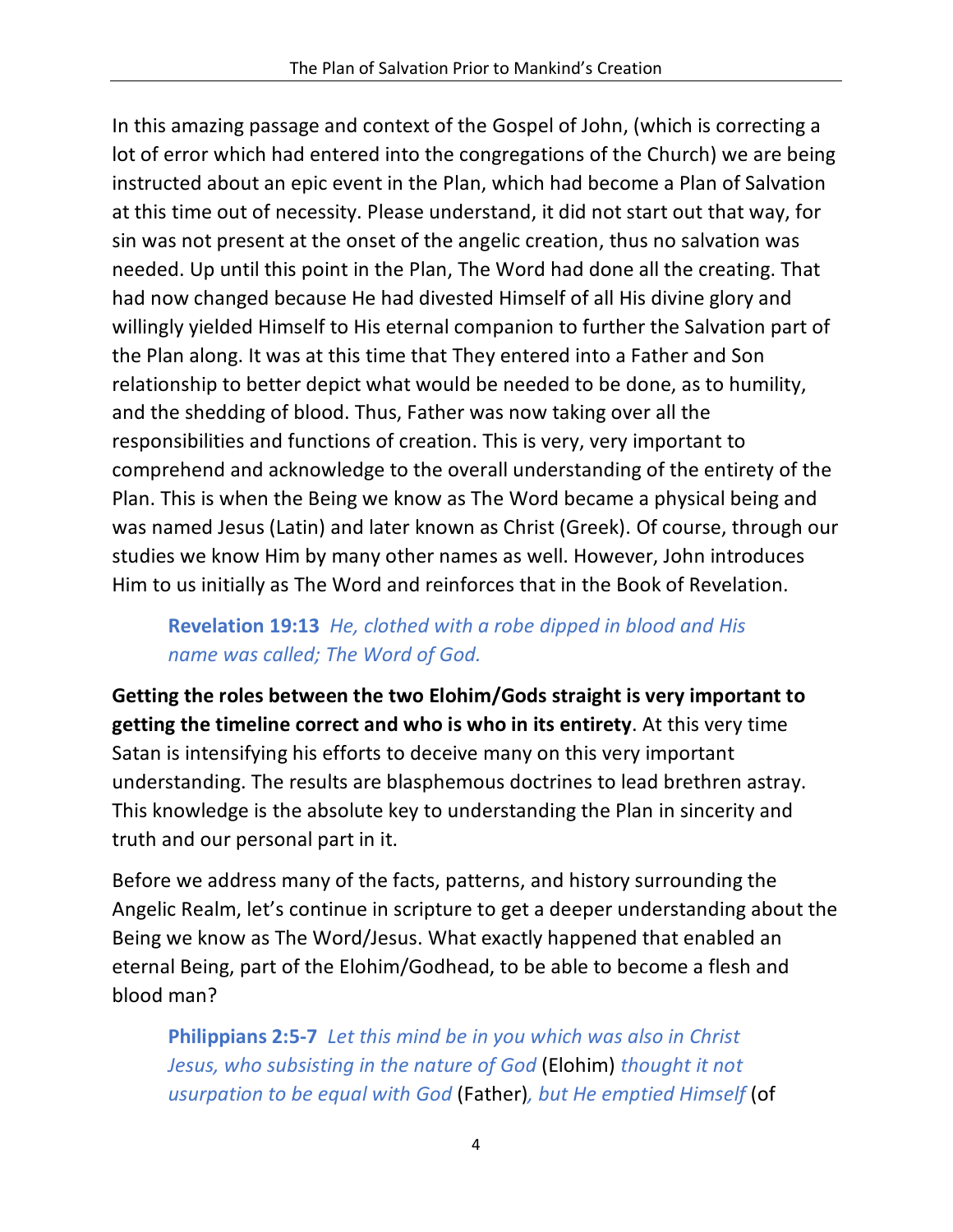all His divine Glory and placed it with Father, in His bosom) *taking the nature of a slave, having become in the likeness of men.*

This Eternal Being, emptied Himself willingly, humbled Himself, divested Himself of all His glory, which was equal to the Being we know as Father, to become a man, and not just that, but to be also seen as a slave for He was going to serve His creation in completing the ultimate sacrifice and example of love, and outgoing concern. *The reason for this is, that during the time of the angelic kingdom sin entered into the Plan.* Most today only understand the aspect that Jesus laid down His life to cover the sins of mankind through His shed blood. **However, there was also a need to set the right example for the fallen angels who also entered into sin long before mankind did**. Yes, sin existed long before man's sinning so obviously there were laws that existed as well for without law there is no understanding of sin (Romans 3:20; 1 John 3:4). The key to both is that they all fell for the lying deceits of Satan the devil, both angel and man. There was no requirement for The Word, to willingly submit Himself to His eternal companion, other than the fact that He had to dispel the lies of Satan to the angels about his me, myself, and I doctrine of only him being completely in charge and everyone else being subservient to him. That was not the pattern and way of the Elohim, They were equal in all as the scriptures have clearly pointed out. We are going to address in more detail later as to why this need was required. **Our Savior will also be the Savior of the fallen angels at a future time and that is why He entered into a Father and Son relationship with His companion of eternity.** He had no problem doing so because of the explicit trust and respect He had for Him. **No vanity in Their relationship at all, ever!**

When The Word emptied Himself of His glory, His eternal essence, Father held it for Him in His bosom, thus the understanding given in John 1:18.

**John 1:18** *No one has seen God* (the Father) *at any time; the only begotten Son who is in the bosom of the Father* (has)*, who* (in fact) *reveals* (explains Him)*.*

Father impregnated Mary through His spirit with the essence of what The Word had been, minus His glory. As we will see, His glory will be returned to Him completely as it was before He emptied Himself of it. He first had to fulfill all the tasks needed for Salvation to be a reality.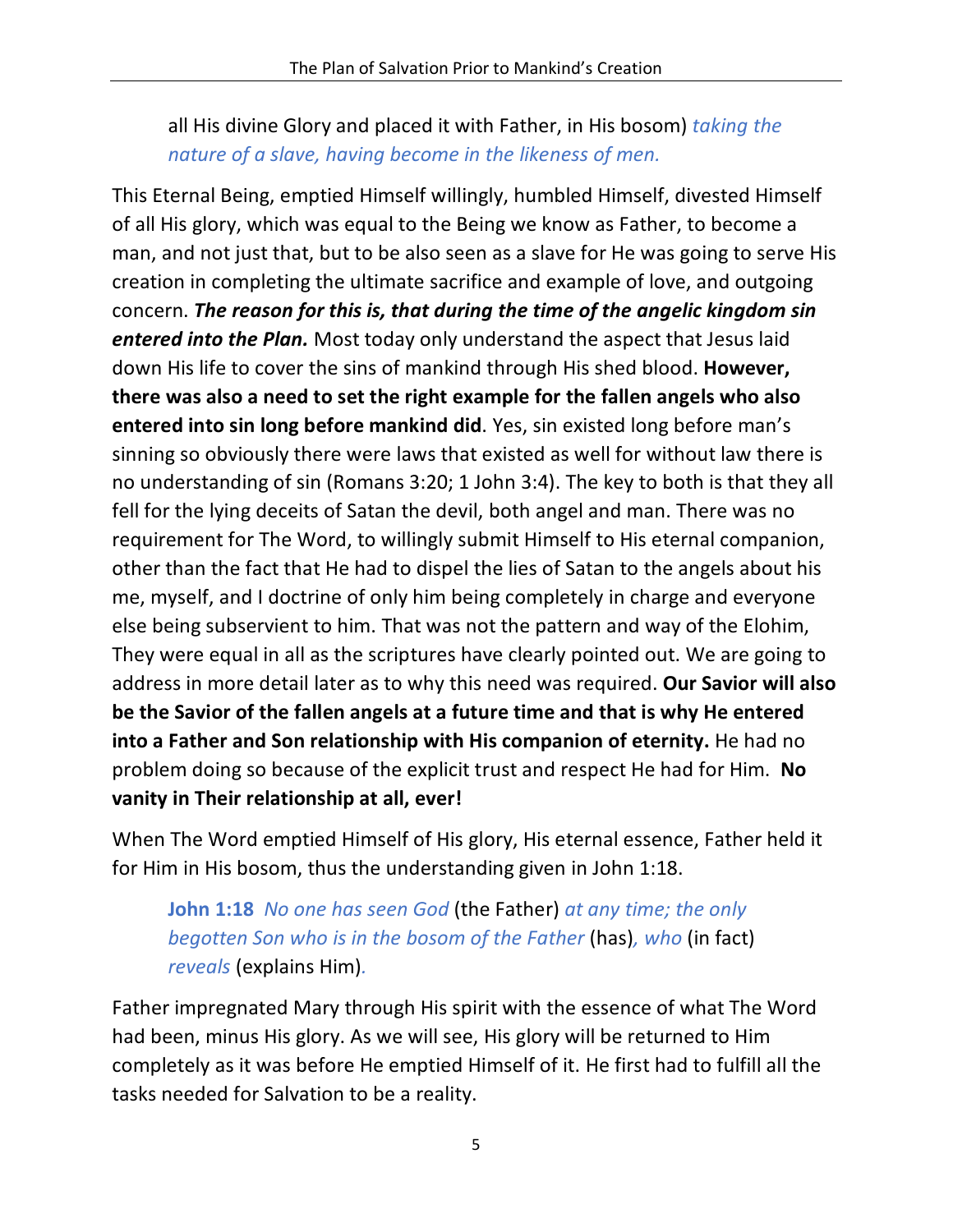**John 17:5** *And now Father, glorify Me together alongside Yourself, with the glory which I held with You before the existence of the world.*

**John 17:24** *Father, I desire that they also whom You gave to Me, may be with Me where I am* (a converted, qualified mindset) *that they may behold My glory which you will deliver back to Me; for You loved Me before the conception/founding of the world.*

We get a tremendous amount of information about many aspects of the Overall Plan in Colossians 1:12-18. Please remember these verses for they will be defining who is who in dealing with Satan when we get to those historical scriptures.

**Colossians 1:12-18** *Giving thanks to the Father* (all glory goes to Him now as Jesus said) *who has qualified us* (Father does all the calling and drawing unto His Son under the terms and conditions of our Covenant which is a change from the first one) *to be partakers of the inheritance* (Romans 8:17) *of the saints in the light* (John 1:4). *He has delivered us from the power of darkness* (Satan and his minions) *and changed our jurisdiction to the Kingdom of the Son of His love, in whom we have redemption through His blood, the forgiveness of sins. He is the image of the invisible God* (Elohim/Father), *the Firstborn over all which is created. For by Him* (The Word/Jesus) *all things were made/created that are in heaven* (angels, stars, etc.) *and that are on earth; visible and invisible, whether thrones or lordships, or rulers or authorities, all things have been created through Him and for Him* (Why for Him?) *And He is before all things, and all things* (created) *consist in Him. And He is Head of the body, the church, who is the beginning, the Firstborn from the dead* (to spirit composition), *that He be preeminent in all things.*

If we do not literally believe this, we will come up way short on the fundamentals of the Plan of Salvation.

Hebrews 7:3 tells us about this Being we know as The Word, and as we know from our studies; El, Elah, Eloah, El Sahadday, Adonay Yehovih, Jesus, Christ, etc. and now another one: Melchizedek.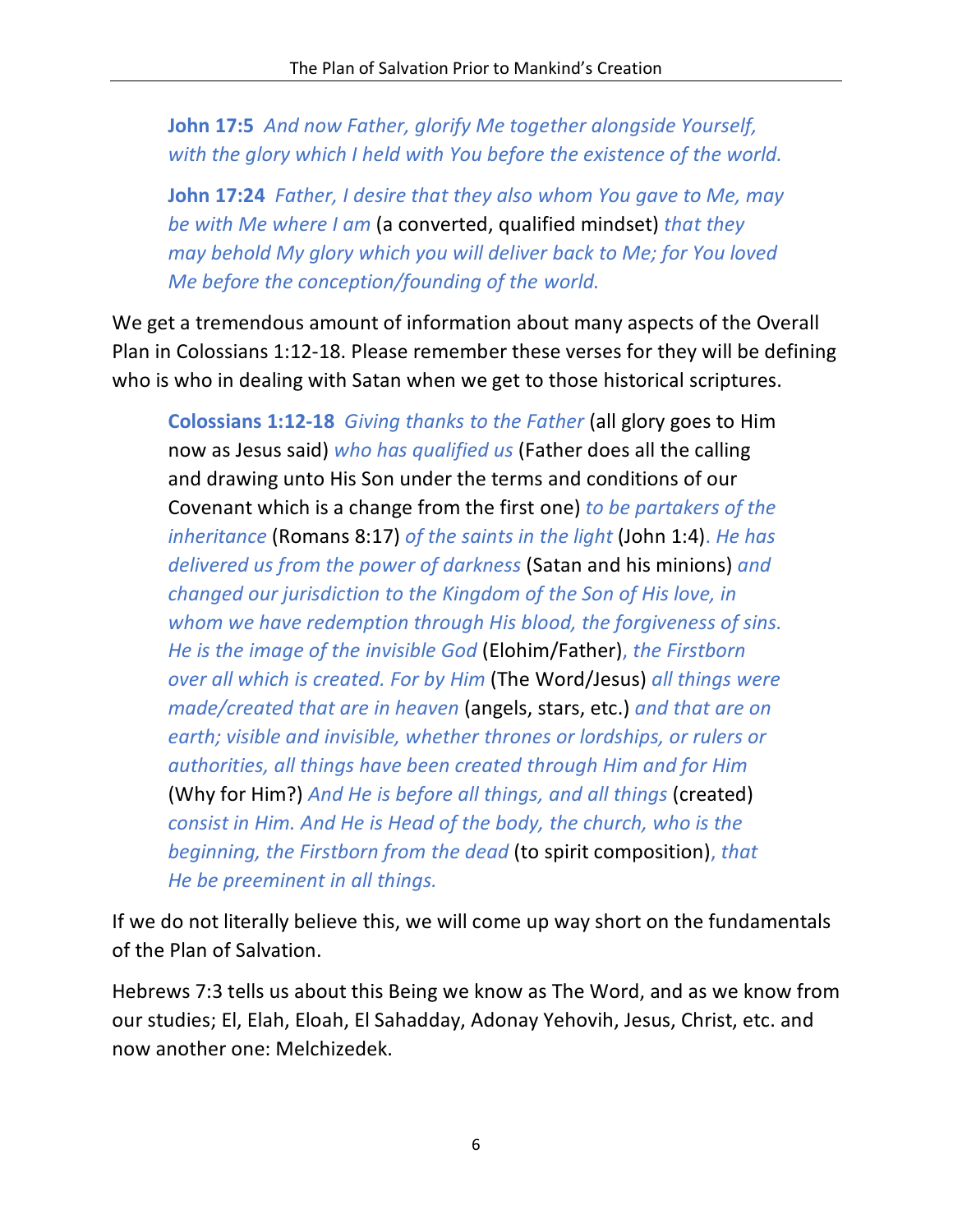# **Hebrews 7:3** *Without father, without mother, without genealogy, having neither beginning of days nor end of life, but having been made the Son of God* (Elohim/Father) *remains a priest continually*.

One of The Word's functions was to be the priest Melchizedek, the King of Salem. Our Savior has lots of names and titles in the many functions He has in the Plan.

We are also taught here that there was a time He was not in a Father/Son relationship with His eternal companion and that He had no mother. Notice the emphasis is on the eternal side of His existence. The very One He would be returning to after His work was completed in the flesh. We are told here that He had no beginning and no end. Some would argue that He died as a man. Correct, but His eternal glory never dissipated one iota, for it was with Father in His bosom for His keeping, end of argument. The spirit side far outweighs the temporary physical. We can also see here that a time came when He had to divest Himself of His eternal glory and take on that of a physical son in the nature of a man in every aspect. Once again, His eternal glory was kept in the Father's bosom (John 1:18). What did die was His flesh and blood temporary nature. There is a big lesson for us in that as well. It is part of the very essence of the Plan for we too will shed our temporary bodies for one of spirit existence.

Divesting Himself of all His glory was the most selfless and faithful act ever undertaken. That, in itself, set the example and, in fact, defeated Satan's doctrines of lies and deceits, as to having dominion one over another through any means possible.

In summing up some points we have covered before moving onto the angelic realm in scripture and the entering of sin, we have seen these two eternal Beings, the Elohim, were equal in Oneness. Under our Covenant terms and conditions, we know Them as Father and Son which is a very big change from those of the First Covenant with Physical Israel. These Elohim/Gods wanted to share the joy of Their existence with others of like mind, who would embrace the tenants of Their Oneness. They would need to be created in Their image and Likeness and develop Their character.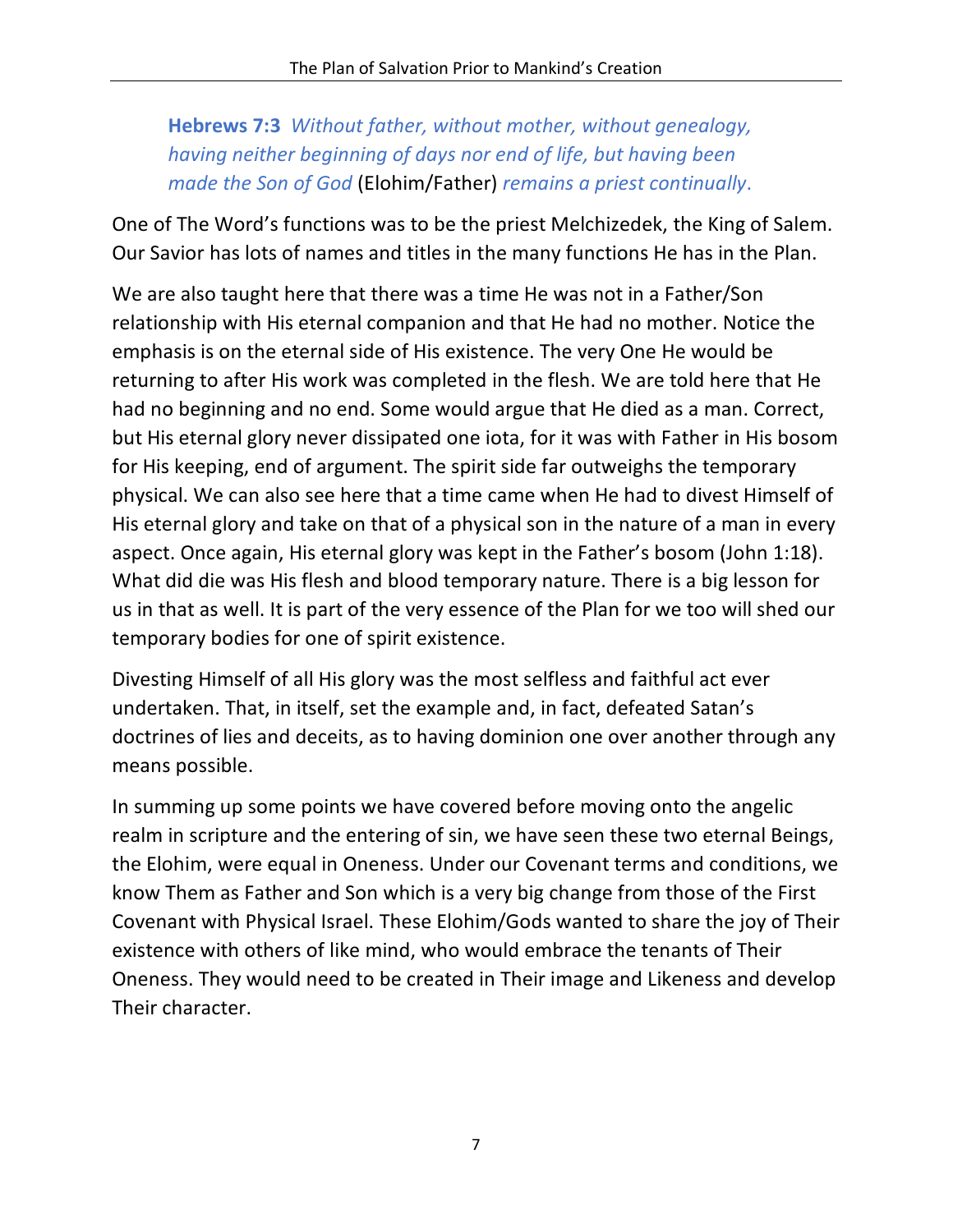#### **The Angelic Realm**

Patterns in scripture instruct us The Elohim first created the angelic realm, beings made out of spirit and created perfect from the get-go, as we will see. We will see that sin entered in not of Their choosing. We will also see that there was a physical earth in existence at that time, to assist in developing the right character in angels. The earth was actually being used as a testing ground to see if the mind of El/The Word/Jesus was in them, the mind set of humility and service towards others. Could they be trustworthy with a creation that was inferior to theirs, was the big question, and could they do so being distanced from the throne room of the Elohim? Out of sight one might say.

The Overall Plan has two creations of sentient beings: one spiritual and one physical. The first is the spirit-composed angels who were created after the likeness (in composition) of the Elohim. In that composition, they **could** live forever (if the Elohim did not decide to end it). That was not a fragile existence. Then we have man who was created from the dirt of the ground, the very dirt Satan despised and looked down on (Ezekiel 28:18). **Very ironic**. It was a very fragile existence compared to that of the angels and depended heavily on the earth from which they came from to derive sustenance for continued life. **Very important change in the Plan.** 

Angels had been created perfect as scripture will tell us repeatedly, however man was not. He was weak in much from the beginning for a reason. *Man had to attain a state of perfection through a qualifying process*. It was not just given. This was a big, big, change.

Now we will read about the history of the rise and fall of some of the angelic beings. Please keep in mind it was not all of them. The angels who did not sin are called Holy Angels and John tells us more than once that they are our fellow brethren and slaves in Christ **(Rev. 19:10, 22:9)**. Angels were given various levels of authority and power as **Colossians 1:16** addresses in general. Please keep in mind this was all brand new to the Universe with the ultimate purpose in mind of creating beings who could and would develop the character traits necessary to share eternity in harmony with the Elohim/Godhead. The basic underlying principle to do so, is to have complete outgoing concern for others as well as for creation as a whole instead of just for yourself. To accomplish this, they were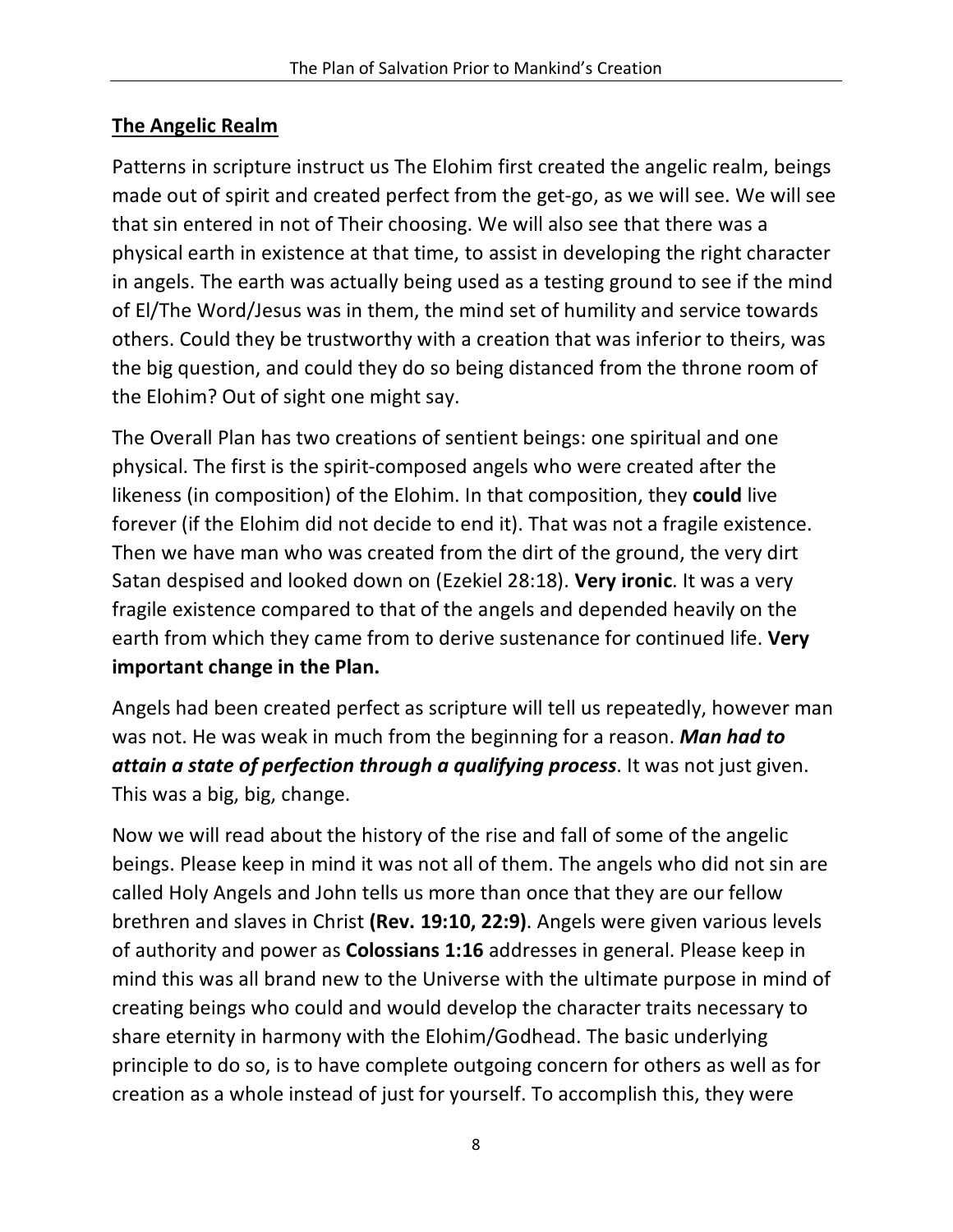given specific functions and tasks to perform which were intended to bring about the desired result.

We can sum a lot of this up by doing a quick study of the historical scriptures about the activities of Satan prior to his open rebellion and fall from his duties and privileges at the throne of the Elohim on the Sea of Glass on Mt Zion.

**Ezekiel 28:12-13** …*Thus, says Adonay Yehovih* (that's The Word/El): *you were the seal of perfection, full of wisdom and beauty* (not the hideous creature man depicts him as). *You were in Eden the garden of God/Elohim* (we will see this Eden is the physical earth with ground and clouds) …*the work of your timbrels and pipes was prepared for you* (by El/The Word) *on the day you were created*."

Yes, the being we know as Satan now, was created perfect and was in the garden of Eden long before the creation of mankind.

**Ezekiel 28:14-15** *You were the anointed Cherub who covers; I* (El/The Word) *established you* (just like Colossians instructs us and confirmed to Satan and his demons that he did not do it of himself); *you were on the holy mountain* (Mt Zion) *of God* (Elohim); *you walked back and forth in the midst of the stones of fire* (brilliant Sea of Glass). *You were perfect in your ways from the day you were created* (lots of emphasis on that point) *till iniquity was found in you.*

We are instructed here that Satan had been **the** anointed Cherub who covers the throne. That is important for a number of understandings. First, for the authority that it represented and the trust which was given to him. Secondly, today we know there are two Cherubim who do so because we are told the Ark of the Covenant has two Cherubim covering the mercy seat, the throne which is a replica of what is in heaven in Hebrews 8 and elsewhere. Once again, an important change, with two Cherubim now depicting the theme of two; unity, and Oneness, not just one at the throne as Satan desired for himself.

He had also been given the latitude to come and go as he pleased in the commission of his tasks and responsibilities within specific guidelines, for we know as fact that there were rules and regulations; laws, which needed to be followed. He was not being micromanaged but allowed to have some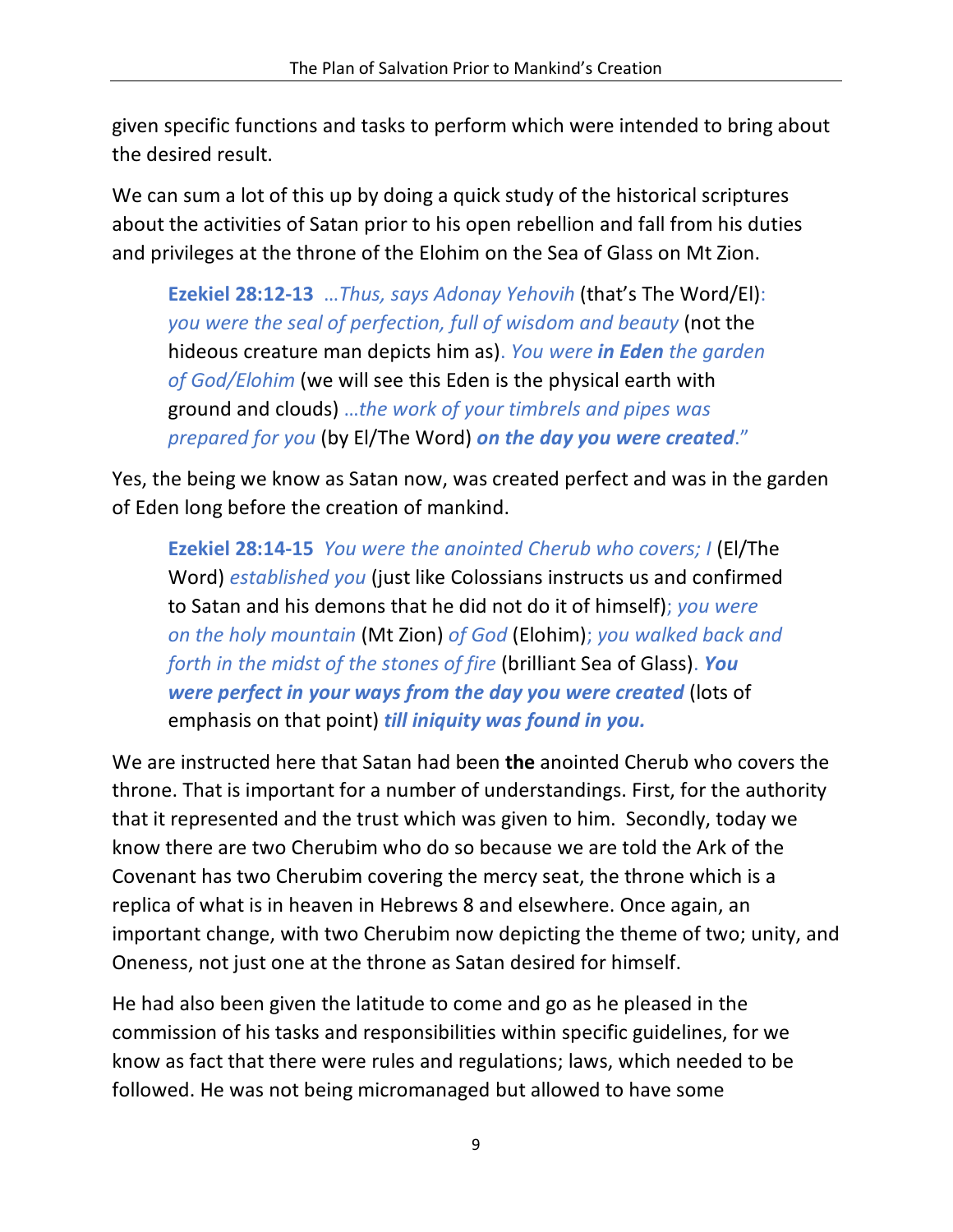discretionary power just like at the beginning with man which we will cover in pattern later. This was all given as a test. He had everything he needed to be a success from the very beginning having been created perfect in all his ways.

But trouble entered into paradise as the saying goes. The "son of the morning" became discontent in his thinking: with the meager and trivial and eventually, demeaning tasks he was overseeing. He desired much more recognition and authority and ended up devising methods to secure it. He wanted praise from the angels who were entrusted to his oversight, look to me and not the Elohim, must have run through his mind continually and, no doubt, was a common theme of his politicking/trading.

Look how this unfolded:

**Ezekiel 28:16-17** *By the incessant abundance of your trading/politicking you filled your midst* (entire inner being) *with violence, and you sinned* (scriptures tell us there can be no sin without a defining law for it, thus there were laws in place at that time). *So, I* (El/The Word) *perished you from among the stones of fire, O covering Cherub* (he was banished and stripped of his responsibilities at the throne on the Sea of Glass). *Your heart was lifted up because of your beauty; you* (no one else) *corrupted your wisdom* (which had been given him) *because of your splendor. I*  (El/The Word) *have cast you to the ground* (what ground? The physical earth, the once beautiful garden of Eden which he destroyed with his dumbed down angels when they rose from it, to heaven, to usurp the Elohim). *I* (El/The Word) *will put* (future tense, a prophesy speaking about his demise) *you before kings that they may see you*. (they can't right now for he is spirit composed).

Verse 18 is describing his sentence being carried out at a future time after he has been used in the perfecting of mankind. What was the trespass of iniquity he was charged with that required death?

**Ezekiel 28:18** *You, by the incessant abundance of your iniquities, through the iniquity of your trading/politicking, you have profaned your consecrated sanctuaries* (at the throne of God and on the earth; both of them) …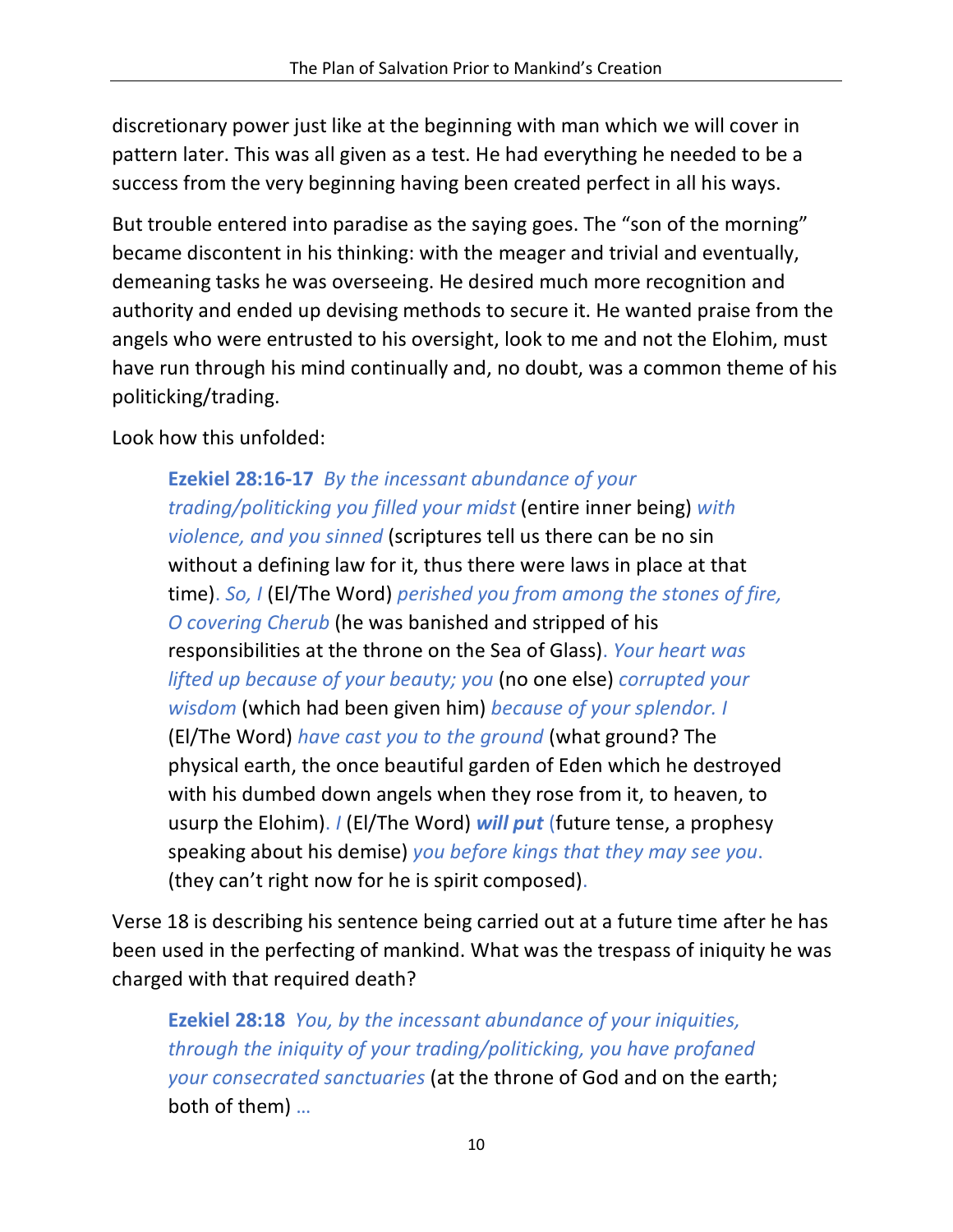We are reading about the age of angels which existed prior to the age of man. Satan did not feel he was being recognized for his great abilities and his great potential actually having to work with dirt as one of his consecrated sanctuaries. He was filled with rage and prone to violent actions because of his mindset. Jealousy, envy, conceit, arrogance, and vanity were busting out of his very being. Let's listen to Isaiah inform us of the results of all this.

**Isaiah 14:12-14** *O shining star, son of the morning, how you have fallen from the heavens!* (Do you detect a hint of sarcasm here? Also note from the **heavens** *plural* for there are three heavens talked about in scripture). *You who weakened the nations* (once again prophetic, unless there were nations of angels which is an interesting thought) *you are cast down to the ground* (the earth you destroyed and ascended from). *For you have said in your heart, to the heavens, I* (me, myself, and I, and my dumbed down deceived angels) *will raise my throne* (he had one on earth which The Word had given him as Colossians 1:16 instructs) *above the stars of God (El) and I* (me, myself, and I alone) *will sit in the mount of meeting* (Mt Zion) *in the sides of the north. I* (me, myself and I, and my dumbed down angels) *will rise above the height of the clouds* (on earth), *I* (me, myself, and I) *will be compared to the Most High* (by my dumbed down angels).

Satan put in play all the politicking he could muster to entice and deceive the angels who he considered to be inferior to himself. No doubt he traded off positions of authority for his kingdom and all the evil empty promises of politics. He convinced many to leave the earth, their domain, sanctified sanctuary, and advance to the throne of the Elohim to usurp Their authority over the Angelic Kingdom. It only appears to have worked on those who had been separated from the throne room and not on those who functioned in and around it. **The Elohim did not let this development go unnoticed and have altered much to accommodate it in our timeline in the Plan.** We have direct access to Father and to Jesus our Husband at any time as one of the results of our Savior's/Husband's shed blood. **It was a course correction!**

The deceived and dumbed down angels who followed Satan to heaven to usurp the throne are addressed in **Jude 6**.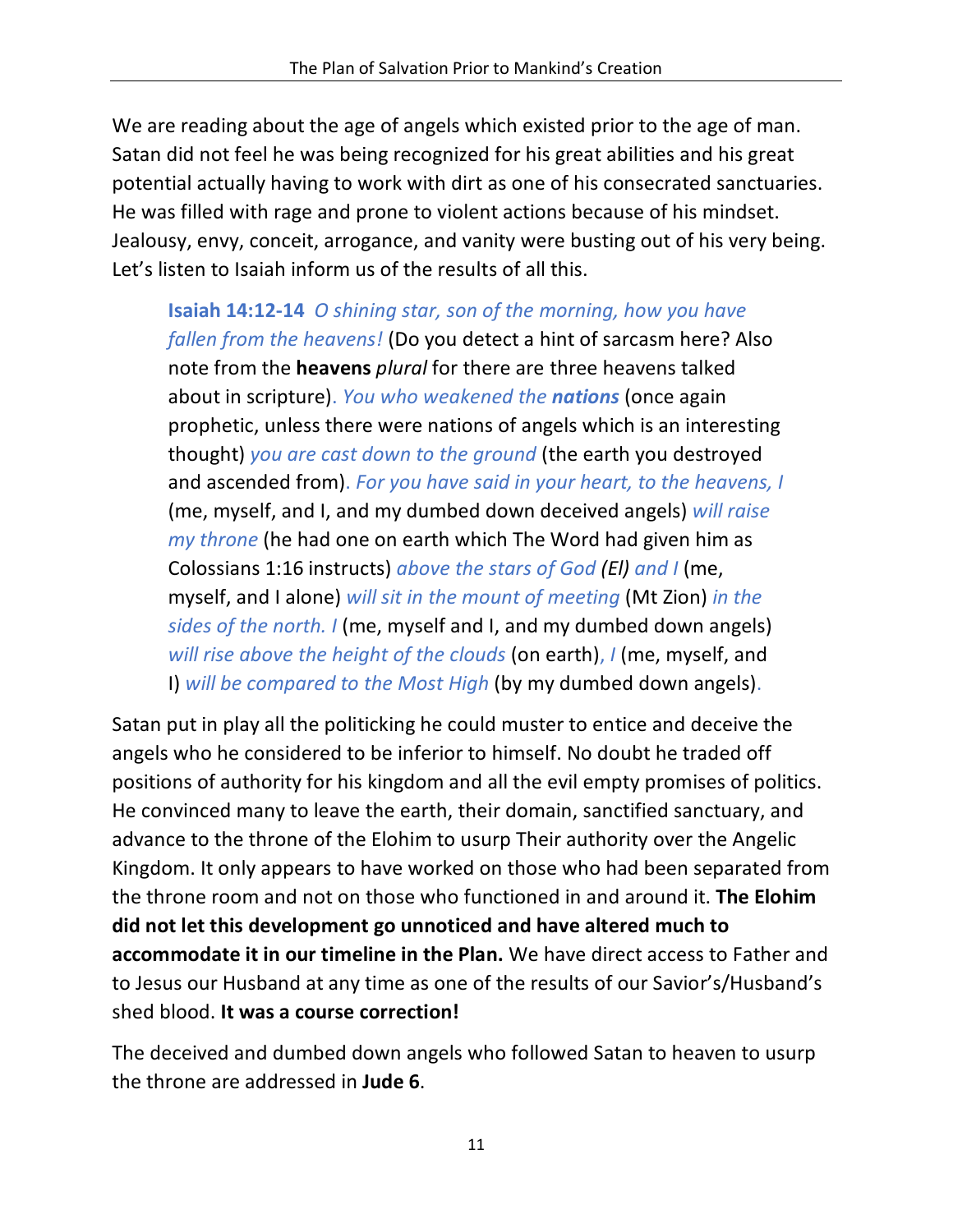**Jude 6***: And the angels which kept not their first estate, but left their own habitation, He hath reserved in everlasting chains under darkness unto the judgment of the great day*.

Prior to their departure they followed Satan's lead in destroying its awesome beauty and splendor. No doubt it probably offended him thinking it was competition in beauty and dear to the Elohim/Godhead. Can't have any of that.

When they left the earth, they attacked the creation in the Universe on their way to the throne room in the far sides of the north. That is why Paul instructs us in Romans 8:19-21 of what he does.

**Romans 8:19-21** *For the earnest expectation of the creation is eagerly expecting* (not just waiting for) *the revelation of the sons of God. For the creation was not willingly subjected to vanity, but through Him subjecting* (it to Satan to do a good job with it but who ended up damaging it heavily in his tantrum for power and trying to impress the dumbed down angels) *on hope,* (now it's up to us) *that also the creation will be freed from the slavery of corruption* (imposed on it by Satan) *to the freedom of the glory of the children of God.*

Biblical history tells us that after destroying much of the physical creation he had been placed over to maintain and enhance, Satan tried to usurp the throne in heaven of the Elohim. Keep in mind what has been, will be again. Satan will once again be emboldened to mount an attack on the throne with his minions because of the astounding success he is having with mankind in turning them from the truth and worship of God/Elohim. Just think after all that he went through in defeat, he will once again be able to convince his dumbed down angels to attack the Elohim. That is a tribute to his deceptive powers. Satan will be deluded enough in his own mind that he will think the Elohim will once again destroy man from the face of the earth like They did during the flood because of all the inherent evil covering it which he has brought about. That is his hope and desire and what fuels his sick mind. However, the time will come when he knows he has but a short time and will in his conceit and frustration once again attempt to usurp the Elohim in Mount Zion in the side of the north. Unfortunately for him and his crew, they are going to be really humiliated this time, for El/The Word,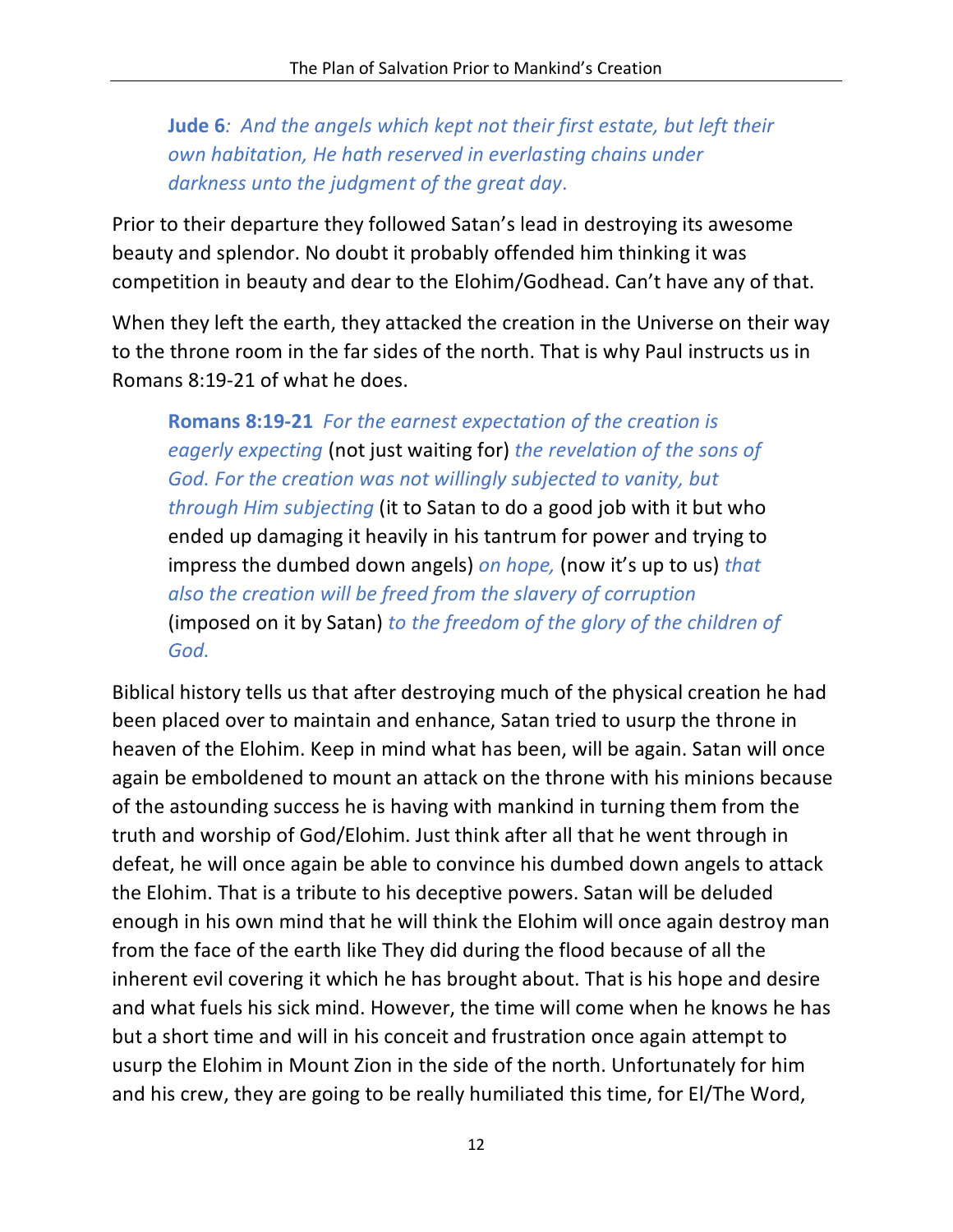lets Michael and his angels do the smack down. We can read about it in **Revelation 12:7-9**.

#### **The Creation of Man and Judgment of Angels**

Now we have come to the point where we need to address the creation of man and the start of his testing on the earth. Not attempting to jump too far forward, but we are told in scripture that the saints will judge angels **(1 Corinthians 6:3).** Why would Paul say that? What understanding had been imparted to him by Christ to give this to us? Let's follow that through for a moment so we are prepared to understand future events in the Plan.

**2 Peter 2:4** *For if God* (Elohim) *did not spare sinning* (law breaking) *angels, but delivered* (them) *over to bindings of darkness, thrust down to Tartarus* (a deep inescapable abyss of Hades) *and keeping them until* (the time of) *judgment*.

Here is a mouthful in the Overall Plan. As we have seen, there were angels who sinned, some were outright deceived in our opinion and some were not. All in all, the sin was blatant. For sin to be forgiven, first there needs to be an accounting of the sin and a recognition by the sinner to acknowledge their part in it. If they do not, it is the end of their existence by a loving Creator who does not want to see unrepentant beings in a kingdom of peace and harmony and joy. So, where does this leave us with the angels who sinned?

**Jude 6** *And those angels not keeping guard from loss and injury their first principality, but having forsaken behind* (their) *own separated habitation* (the earth/Eden), *He has maintained* (them) *in ever enduring bindings under darkness, until* (the) *judgment of a great Day*.

Here, we read exactly the same thing spoken by Peter but with more information. Jude tells us the sinning angels are being held in darkness until a judgment day. Actually, a **great judgment day**. That may be a hint as to the timing of it. But what else is important here is Jude's description of what they did to qualify as sin. **They had been given a function to guard the earth from injury and loss.** That is exactly what the Greek means here in this context and the historical pattern of it in scripture. In the rebellion they shared with Satan, they are being held accountable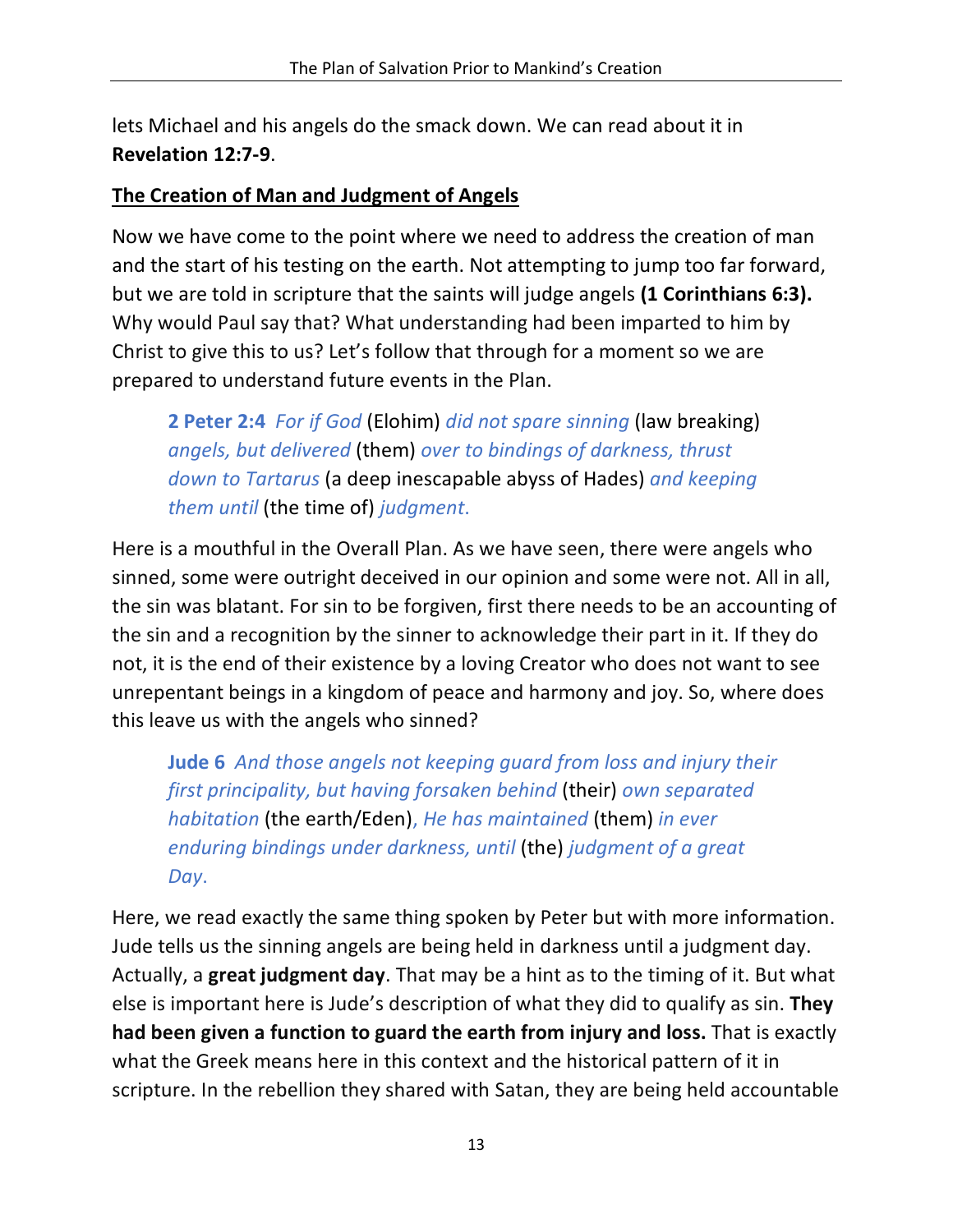for the reality of what they actually knew. That is the responsibility each and every one of them had been given to do on the earth. They were to develop character traits of the Elohim by joyfully caring for a physical creation with a temporary existence and which they deemed inferior for them. Plain old dirt and the things which sustained life from it. A fragile existence compared to them. They, in fact, where to function as its legal protector and caretakers, they were to shepherd it. This is a theme throughout the Plan. We have addressed it often in many of our previous studies to recognize and then instill that trait in ourselves when it comes to others in the body. This is the mind of the Elohim.

We need to also have a desire in us for this creation which sustains us daily. Not the way the sick religion of environmental worship surrounding us, but in a deep and abiding respect for it as a gift from God. The angels are not off the hook for their hand in destroying it and the life that may have been on it at that time. Of course, this is all before the creation of mankind. **What we do not see is them being held accountable for attacking the throne room**. This is fascinating because Satan is the master of deception and deceit. He, no doubt, had dumbed them all down as to the reality of what they were really doing just as he has deceived the whole world at this time except for the few Father has called and our Husband Jesus has chosen. That in itself is another test in humility and serving others with that knowledge.

Here we are mankind living on a repaired earth and being deceived by the same master of deception. **We, the descendants of father dirt: Adam, have been given many similar commands as the angels who were entrusted to this habitation and if not for the direct spirit of God dwelling in us, we too would be at a loss to Satan's deception**. **Having access to Elohim is one of the big course corrections made to assist us in finishing our qualifying process to dwell in Oneness with Them forever**. Do not look past this lightly. The angels who were placed on the earth were a long way from the throne room with the "prince of the power of the air" in between them and the Elohim. Lesson learned no doubt and correction made when They created man.

Enter now one of our future responsibilities to judge angels. They failed in much of the same as we have been given. We are in a constant battle with Satan and his minions for control of our calling. **Who better to judge angels than mankind who**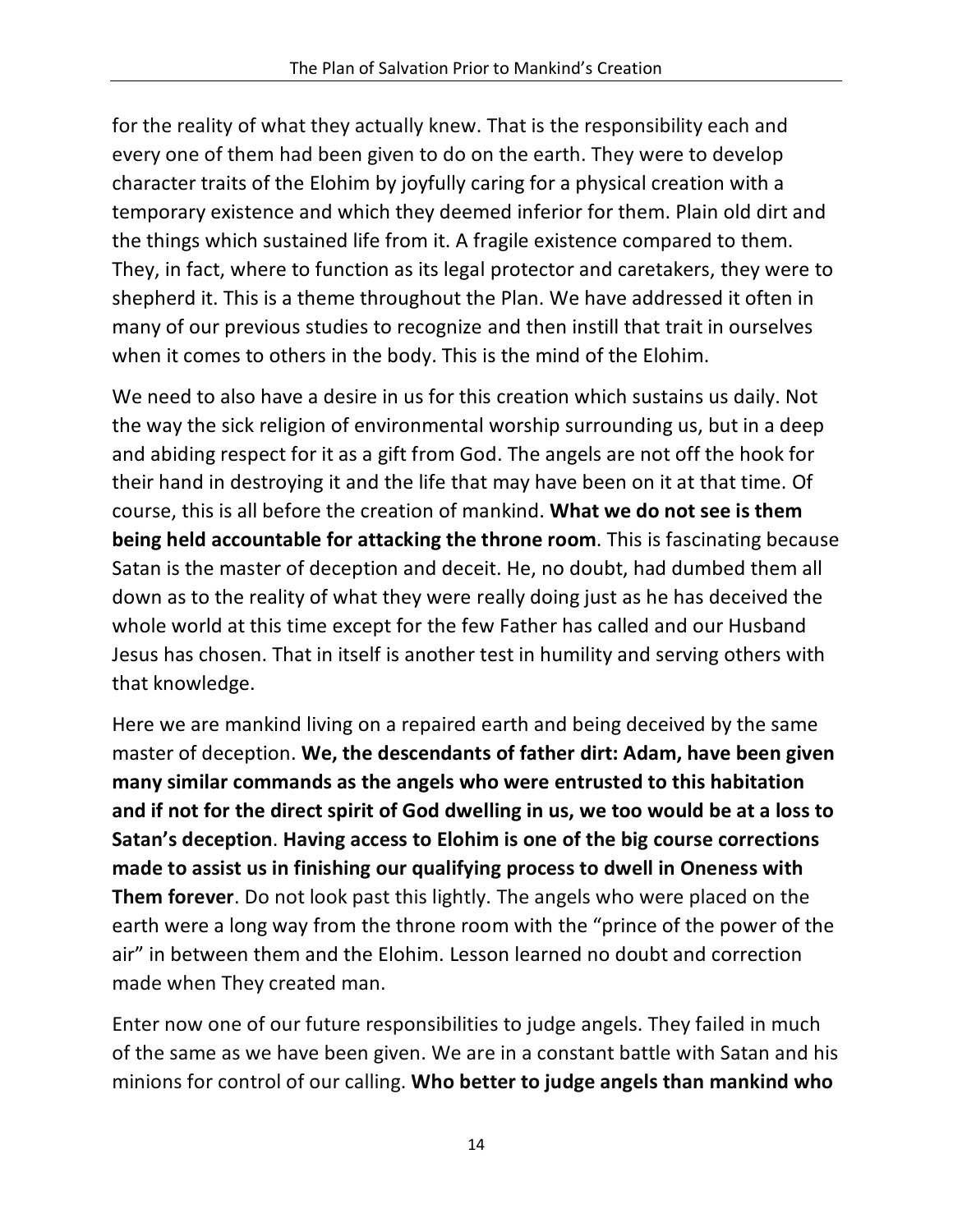**fell under the same circumstances?** We will know and understand exactly what they went through. What if they acknowledge their wrong doing on a great day's judgment to come? What if they repent? It's all part of the Overall Plan of Salvation, folks.

Have you ever asked yourself, if the angels are all bound with bindings of darkness in a deep abyss of Hades, why do we see angelic beings conducting evil in the gospels? We know Satan will not be thrown into an abyss and covered over until the Day of Atonement. **Revelation 20:1-3**.

We can certainly speculate from patterns that there are those of the angelic realm who have sinned who will never repent. Satan is the prime example. There are members of mankind who will do exactly the same and thus, the reason for the Lake of Fire. It is obvious that there are some angels as incorrigible as Satan who are still being used in the Plan to perfect others. It is also conceivable according to the patterns, that the vast majority of angels being held for judgment, may not be incorrigible (**2 Peter 2:4 and Jude 6**).

Yours to ponder.

### **Summary**

The Plan of Salvation is in place for both angels and man. It is important to note that there have been many changes made to the original Plan to accommodate all that was learned from the first time around. We will pattern many of them.

Next in our study we will turn to the events of Genesis, to pick up where Satan and the fallen angels left off. The earth is in a state of chaos and confusion no longer recognizable as the Eden the Elohim had created.

Please keep in mind that the physical theme of Genesis chapters 1-3 is found in:

**Romans 1:19-20** … *because the thing known of God* (Elohim) *is clearly known within them* (846 autos), *for God* (Elohim) *revealed it to them* (846 autos); *for the unseen things of Them* (846 autos: the Godhead/Elohim) *from the creation of the world are clearly seen, being understood by the things made, both Their* (848 hautou) *eternal power and Godhead, for them* (846 autos) *to be without excuse.*